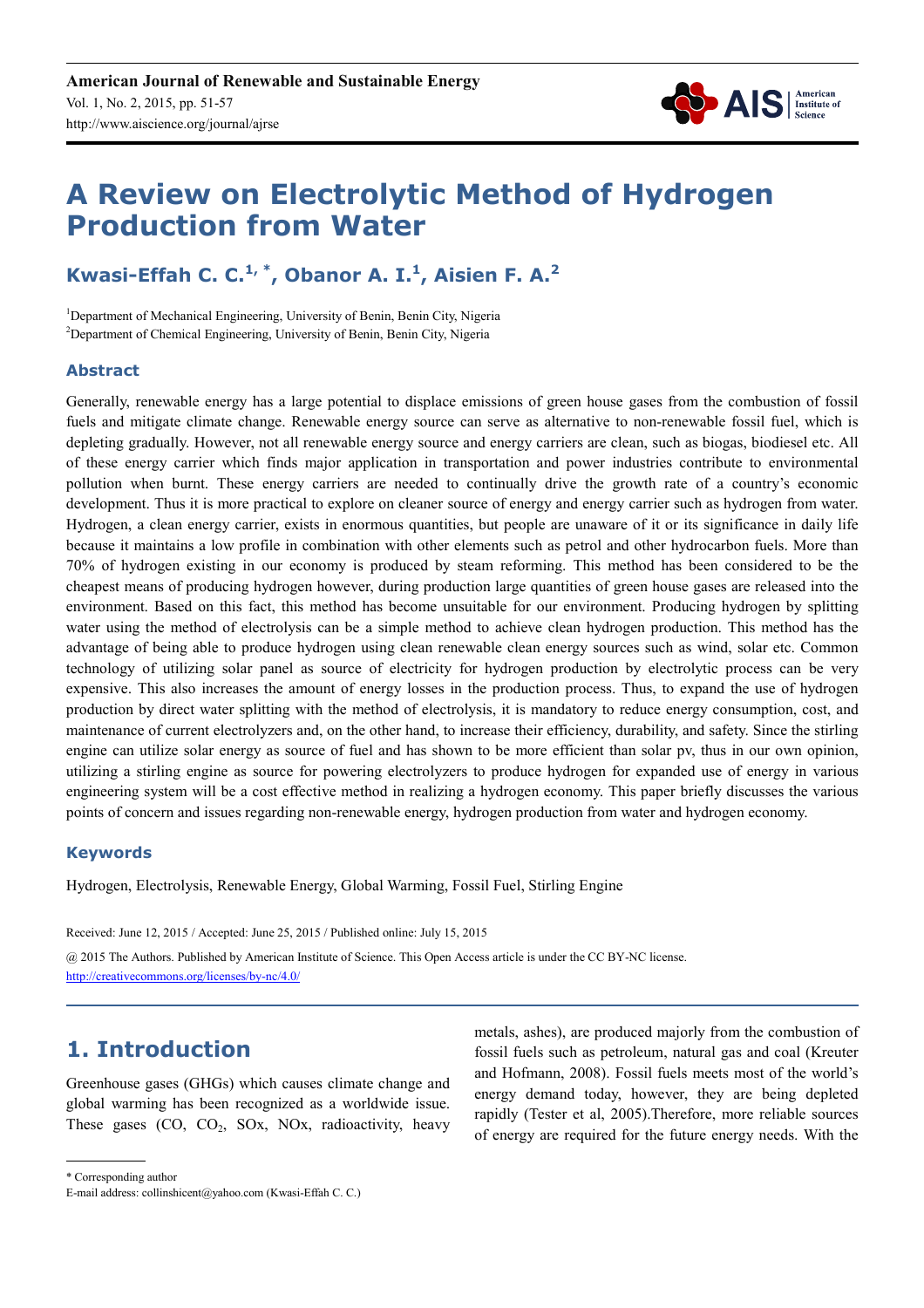rise of the industrial revolution at the turn of the 20th century, the world began to consume fossil fuel energy at a high rate. The electric power generation sector and transportation sector are the major consumers of fossil fuel in the world, accounting for about 82% and 95% respectively. This makes fossil fuel the highest consumed source of energy (USEA, 2011). The availability of these sectors has enabled human civilization to advance technologically at an ever increasing pace with greater standard of living and quality of life. The world energy consumption was reported to be above 10.5 billion tones of fossil fuel in equivalence in 2005 and it was also found that it was increasing due to both the world population growth and the increasing life standards of humans with an average of 2.5% every year since 1960 (BP-WSR, 2014).

According to Hubbert Peak theory it was estimated that the economically accessible fossil fuel resources would finish soon. The theory tells that as the world's energy demand increases, the production rates of fossil fuels are increased. This relationship continues up to a time when there will be no economical fossil fuel reserves available and thus, after this time, the production of primary fuels starts to decrease and according to supply and demand relationship, hence the fuel prices start to increase (Hubbert, 1956).

Recently Nigeria has been having challenges in gas supply to power plants due to shortage in gas supply and breakdown in gas pipelines. This contemporary issue has contributed to some extent the inadequate electricity supply in Nigeria homes and industries. Thus, the current energy crisis urges us to explore a variety of alternate methods to satisfy the economy energy demand. A major market solution for the energy crisis is increasing supply of clean energy source and reducing the demand for crude oil. By increasing the list of feasible clean fuel alternatives, the demand for crude oil reduces. In many ways fossil fuels are an ideal energy source, they are relatively easy to access, efficient, affordable, and their characteristics are widely known. However, it is well established by the scientific community that the use of fossil fuels, including biofuel is resulting in environmental pollution. During fossil fuel combustion, the concentration of  $CO<sub>2</sub>$  may seem relatively small in the short term period of a few years, in a long term,  $CO<sub>2</sub>$  takes a substantial amount of time to decay and can remain in the atmosphere for hundreds of years. Since 1960, atmospheric  $CO<sub>2</sub>$  levels have risen dramatically from near 315 ppm to current levels approaching 400 ppm.  $CO<sub>2</sub>$  emissions have been steadily rising since the beginning of the 20th century, during the early 1900's total emissions hovered around 2,500 teragrams of CO2, they have steadily raised to present levels greater than 30,000 teragrams (BP-WSR, 2014). Recent studies have suggested a strong correlation between the increased

concentration of anthropogenic  $CO<sub>2</sub>$  and the increase in the earth's average surface temperature. Global warming can lead to dramatic changes in short-term weather as well as long term effects on climate and ecosystems. Global warming may result in rising sea levels, ocean acidification, changes in precipitation patterns, and the expansion of subtropical deserts. Additional effects may include increase in extreme weather events, species displacement and extinction, and diminished agricultural yields. According to the International Energy Agency (IEA, 2008), coal is currently the dominant fuel in the power sector, whilst natural gas generation becomes the second largest source, surpassing hydro, accounting for 41 % and 20 % of electricity generated respectively. The need to reduce anthropogenic emissions of  $CO<sub>2</sub>$  is globally agreed and represents the driving force to reconsider the current technologies used for power generation and transportation.

Since the early  $20<sup>th</sup>$  Century, the average global temperature has risen to about  $0.8^{\circ}$ C. However, limiting this global temperature increase to 2 degrees Celsius is now doubtful (Hugo, Rutter, Pistikopoulos, Amorelli, and Zoia, 2005). To limit global temperature to a hypothetical 2 degrees celsius rise would demand a 75% decline in carbon emissions in industrial countries by 2050, if the population is 10 billion in 2050 (Kesis, 2009).

The World Health Organisation estimates that 7 million premature deaths are caused each year by air pollution caused by green house gases (WHO, 2014). Biomass combustion is a major contributor, even though it is typically counted as renewable in energy statistics (Kreuter and Hofmann, 2008). In addition to producing air pollution like fossil fuel combustion, most biomass has high  $CO<sub>2</sub>$  emissions.

Many engineers and scientists agree that the solution to all these global problems would be to replace the existing fossil fuel system with the clean hydrogen energy system (Meurer et al, 2009). Hydrogen is a very efficient and clean fuel which is contained in water and fossil fuel. However, hydrogen produced from fossil fuel does not solve the problem in the reduction of green house gases since during production carbon dioxide and other green house gases are emitted. Hence hydrogen production from water will make a clean energy source. Moreover, water is abundant and ubiquitous in nature. Hydrogen combustion will produce no greenhouse gases, no ozone layer depleting chemicals, and little or no acid rain and environmental pollution. A worldwide conversion from fossil fuels to hydrogen would eliminate many of these environmental problems. This paper aims to provide a conceptual idea for a cost effective electrolytic method of hydrogen production using solar-dish Stirling engine.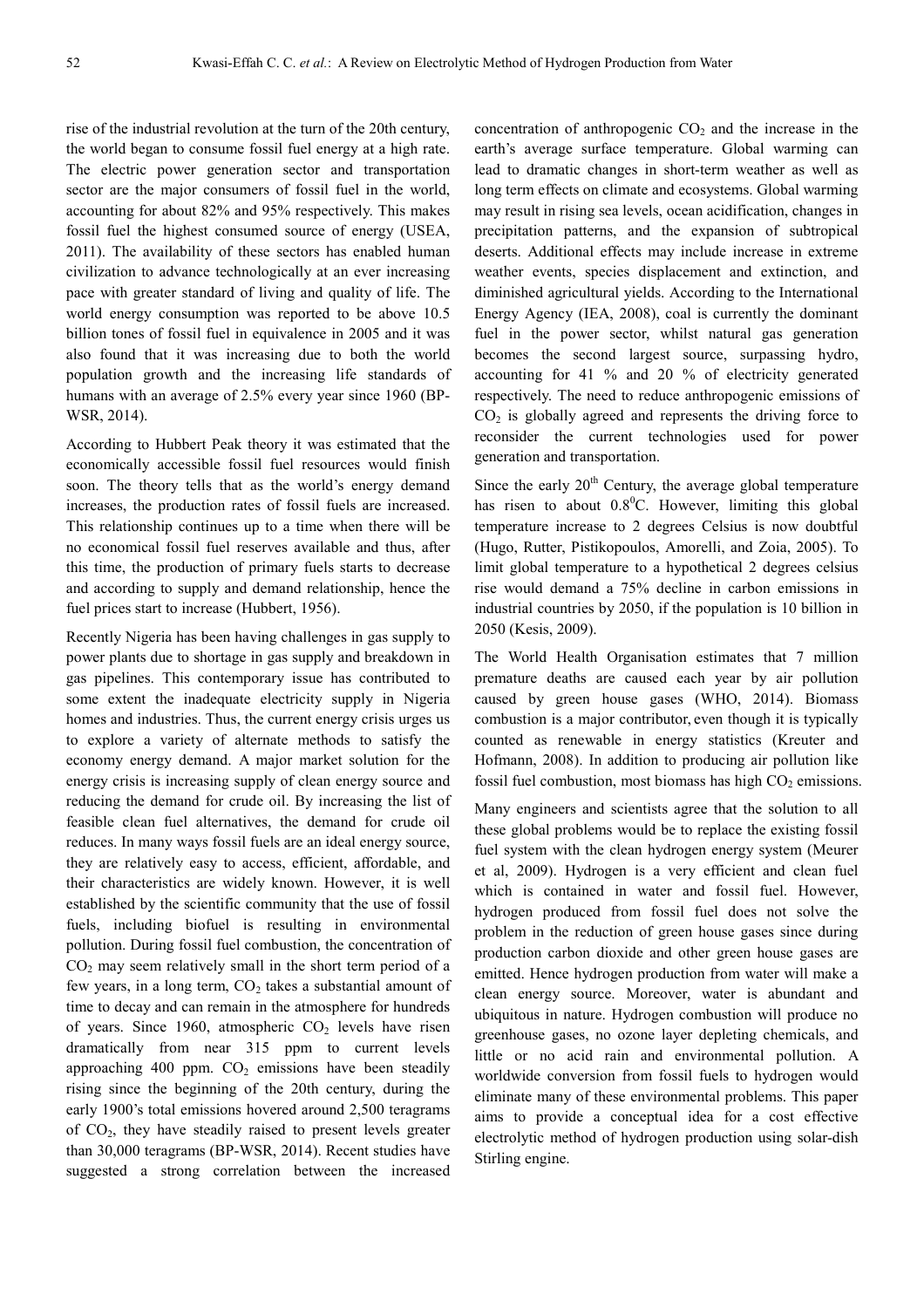# **2. Hydrogen Economy**

Large scale application of hydrogen technology would involve significant changes in the energy system. Decisions on whether and how to promote hydrogen technology are thus strategic choices over different pathways in our energy system today. Despite the fact that hydrogen is an inherent component of conventional hydrocarbon fuels, such as oil, natural gas and coal, the public tends to give hydrogen little attention, perhaps forgetting or not realizing that it is used in large quantities every day to fuel vehicles and power plants. Hydrogen is produced in enormous quantities as an industrial "intermediate" in the production of ammonia, fertilizers, methanol and other chemicals and in the refining of petroleum, but people are unaware of it or its significance in daily life because it maintains a low profile in combination with other elements as gasoline, diesel, natural gas or fertilizer rather than as a free substance in its own name. The range of approaches being investigated for the production of hydrogen covers a wide variety of electrolytic, thermal and photochemical techniques. Hydrogen is more and more often mentioned as a solution to the tremendous challenges resulting from the global warming and depletion of oil and gas. However, hydrogen or subsequent synthetic fuels are only energy carriers, i.e. tools to handle the energy. An energy amount equivalent to at least the energy content of the hydrogen must be supplied by energy sources like e.g. wind, sunshine, biomass or nuclear.

Hydrogen economy advocates hydrogen as a potential fuel for motive power in transportation sector and power sector in the economy. Molecular hydrogen of the sort that can be used as a fuel does not occur naturally in convenient reservoirs; nonetheless it can be generated by steam reformation of hydrocarbons, water electrolysis, solar concentration and biocatalysed production etc. In the current hydrocarbon or fossil fuel economy, transportation is fueled primarily by petroleum. The supply of economically usable hydrocarbon resources in the world is limited, and the demand for hydrocarbon fuels is increasing, particularly in China, India, and other developing countries like Nigeria.

Proponents of a world-scale hydrogen economy argue that hydrogen can be an environmentally cleaner source of energy to end-users, particularly in transportation applications, without release of pollutants (such as particulate matter) or carbon dioxide at the point of end use. A 2004 analysis asserted that most of the hydrogen supply chain pathways would release significantly less carbon dioxide into the atmosphere than would gasoline used in hybrid electric vehicles and that significant reductions in carbon dioxide emissions would be possible if carbon capture or carbon sequestration methods were utilized at the site of energy or hydrogen production (Alvarez et al, 2009).

Hydrogen has a high energy density by weight but has a low energy density by volume when not highly compressed or liquefied. In automobile vehicles, the combination of fuel cell and electric motor is 2-3 times more efficient than an internal-combustion engine. However, the high capital costs of fuel cells are one of the major obstacles of its development, meaning that the fuel cell is only technically, but not economically, more efficient than an internal-combustion engine (Bennett, 1998). Thus, producing hydrogen for use in conventional internal combustion engine will be much cheaper.

Currently, global hydrogen production is 48% from natural gas, 30% from oil, and 18% from coal; water electrolysis accounts for only 4% (Gabriela, 2007).The distribution of production reflects the effects of thermodynamic constraints on economic choices. The large market and sharply rising prices in fossil fuels have also stimulated great interest in alternate, cheaper means of hydrogen production.

One of the main offerings of a hydrogen economy is that the fuel can replace the fossil fuel burned in internal combustion engines and turbines as the primary way to convert chemical energy into kinetic or electrical energy; hereby eliminating greenhouse gas emissions and pollution from that engine. Although hydrogen can be used in conventional internal combustion engines, fuel cells, being electrochemical and having no moving parts, have an efficiency advantage over heat engines. As stated earlier, fuel cells are more expensive to produce than common internal combustion engines.

Transportation of hydrogen for industrial use has been ongoing since the early part of this century. Storage methods initially consisted of gaseous hydrogen held in steel cylinders, pressurized up to 2,000 pounds per square inch (PSI) (Vries, et al, 2014). After many years of successful use, steel hydrogen tanks show no sign of corrosion or degradation of any kind, as hydrogen is not caustic or toxic. More recently, storage tanks have been reinforced with composite carbon fibers, making them ten times stronger than steel, greatly enhancing the safety with which gaseous hydrogen can be handled. Present technology use composite fiber tanks which can readily resist the impact of a 100-MPH collision. Safety issues surrounding conventional storage and transportation of hydrogen focus on the flammability and explosive qualities of gaseous hydrogen, as any accident involving the exposure of liquid hydrogen to the environment means evaporation into a gaseous state. The possibility also exists of a leak in piping or industrial equipment, presenting problems of detection and fire suppression. As hydrogen ignites in air in very low concentrations, and ignition can be instigated by something as simple and common place as a static electric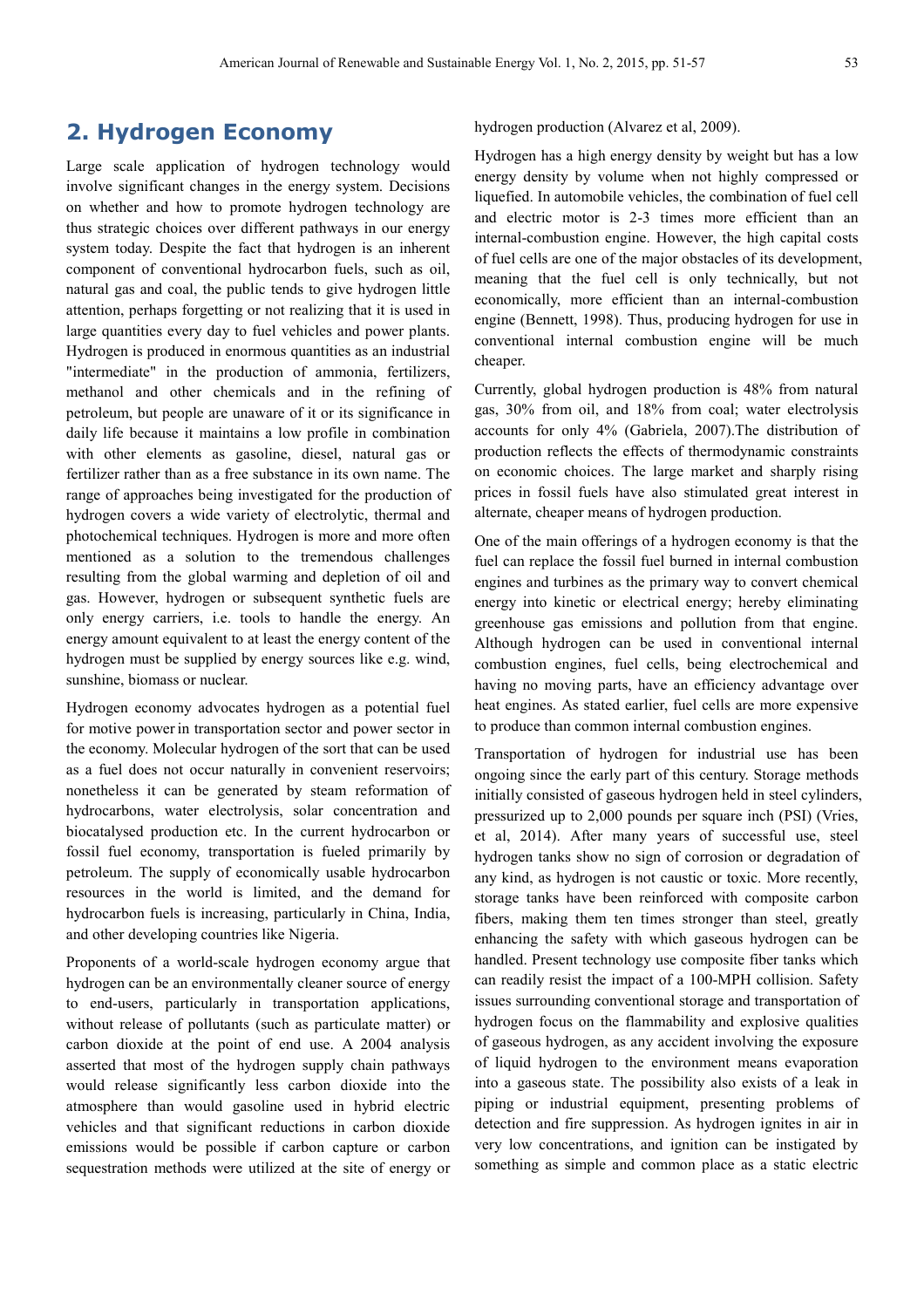spark, these potential problems must be monitored very carefully.

NASA has worked in concert with the International Standards Organization and the U. S. Department of Energy to establish worldwide codes and standards for the safe handling of hydrogen. As the largest consumer of liquid hydrogen, NASA has also led the way toward greater safety by sharing some of its technological developments with industry. This includes enhanced ability to detect hydrogen leaks and fires, which pose a tremendous but hidden threat, as hydrogen burns producing no visible flames. Discussions continue as to whether an odorant should be added to hydrogen gas, as it is to the natural gas we use in our homes so we can smell a gas leak, or whether more work needs to be done on sensing equipment for leak detection. Pipelines carrying natural gas are also capable of delivering hydrogen (NASA, 2015). Natural gas, labeled chemically as methane, has a greater density than hydrogen, which means it takes three times the volume of hydrogen to equal the energy in a given amount of natural gas. But at its lower density, hydrogen can be pumped through a pipeline at three times the flow rate of methane, balancing a delicate energy equation. As long as industrial codes and safety standards are stringently followed, the same should be true of transporting hydrogen.

# **3. Electrolytic Production of Hydrogen**

Molecular hydrogen is not available on earth in convenient natural reservoirs (Alvarez et al, 2009). Hydrogen can be produced using any of the following processes:

#### (a) Biocatalysed electrolysis

Besides regular electrolysis, electrolysis using microbes is another possibility. With biocatalysed electrolysis, hydrogen is generated after running through the microbial fuel cell and a variety of aquatic plants can be used. These include reed sweet-grass, cord-grass, rice, tomatoes, lupines, and algae (Das and Veziroglu, 2001)

### (b) Electrolysis of water

Hydrogen can be made via high pressure electrolysis, low pressure electrolysis or a range of other emerging electrochemical processes such as high temperature electrolysis or carbon assisted electrolysis. High pressure electrolysis is the electrolysis of water by decomposition of water (H<sub>2</sub>O) into oxygen  $(O_2)$  and hydrogen gas (H<sub>2</sub>) by means of an electric current being passed through the water with compressed hydrogen output. The difference with a standard or low pressure electrolysis is the compressed hydrogen output around 120-200 Bar (1740-2900 psi). The low pressure electrolysis occurs under ambient condition. In high-temperature electrolysis, hydrogen can be generated from energy supplied in the form of heat and electricity. While nuclear-generated electricity could be used for electrolysis, nuclear heat can be directly applied to split hydrogen from water. High temperature (950–1000 °C) gas cooled nuclear reactors have the potential to split hydrogen from water by thermo-chemical means using nuclear heat. Electrolysis of water could offer the cheapest means of hydrogen production only if the source of electricity for decomposing water is relatively cheap. Hence this method is affected by the price of electricity.

(c) Photo-electrochemical water splitting

Water is broken into hydrogen and oxygen by electrolysis of a photoelectrochemical cell (PEC) process which is also named artificial photosynthesis. William Ayers at Energy Conversion Devices demonstrated and patented the first multi-junction high efficiency photo-electrochemical system for direct splitting of water in 1983. This group demonstrated direct water splitting now referred to as an "artificial leaf" or "wireless solar water splitting" with a low cost thin film amorphous silicon multi-junction sheet immersed directly in water. Hydrogen evolved on the front amorphous silcon surface decorated with various catalysts while oxygen evolved off the back metal substrate. A Nafion membrane above the multi-junction cell provided a path for ion transport. Their patent also lists a variety of other semiconductor multi-junction materials for the direct water splitting in addition to amorphous silicon and silicon germanium alloys. Research continues towards developing high-efficiency multi-junction cell technology at universities and the photovoltaic industry. If this process is assisted by photo-catalysts suspended directly in water instead of using photovoltaic and an electrolytic system, the reaction is in just one step, which can improve efficiency (Bard and Faulkner, 2001).

#### (d) Concentrating solar thermal

Very high temperatures are required to dissociate water into hydrogen and oxygen. A catalyst is required to make the process operate at feasible temperatures. Heating the water can be achieved through the use of concentrating solar power.

### (e) Photoelectrocatalytic production

A method studied by Thomas Nann and his team at the University of East Anglia consists of a gold electrode covered in layers of indium phosphide (InP) nanoparticles. They introduced an iron-sulfur complex into the layered arrangement, which when submerged in water and irradiated with light under a small electric current, produced hydrogen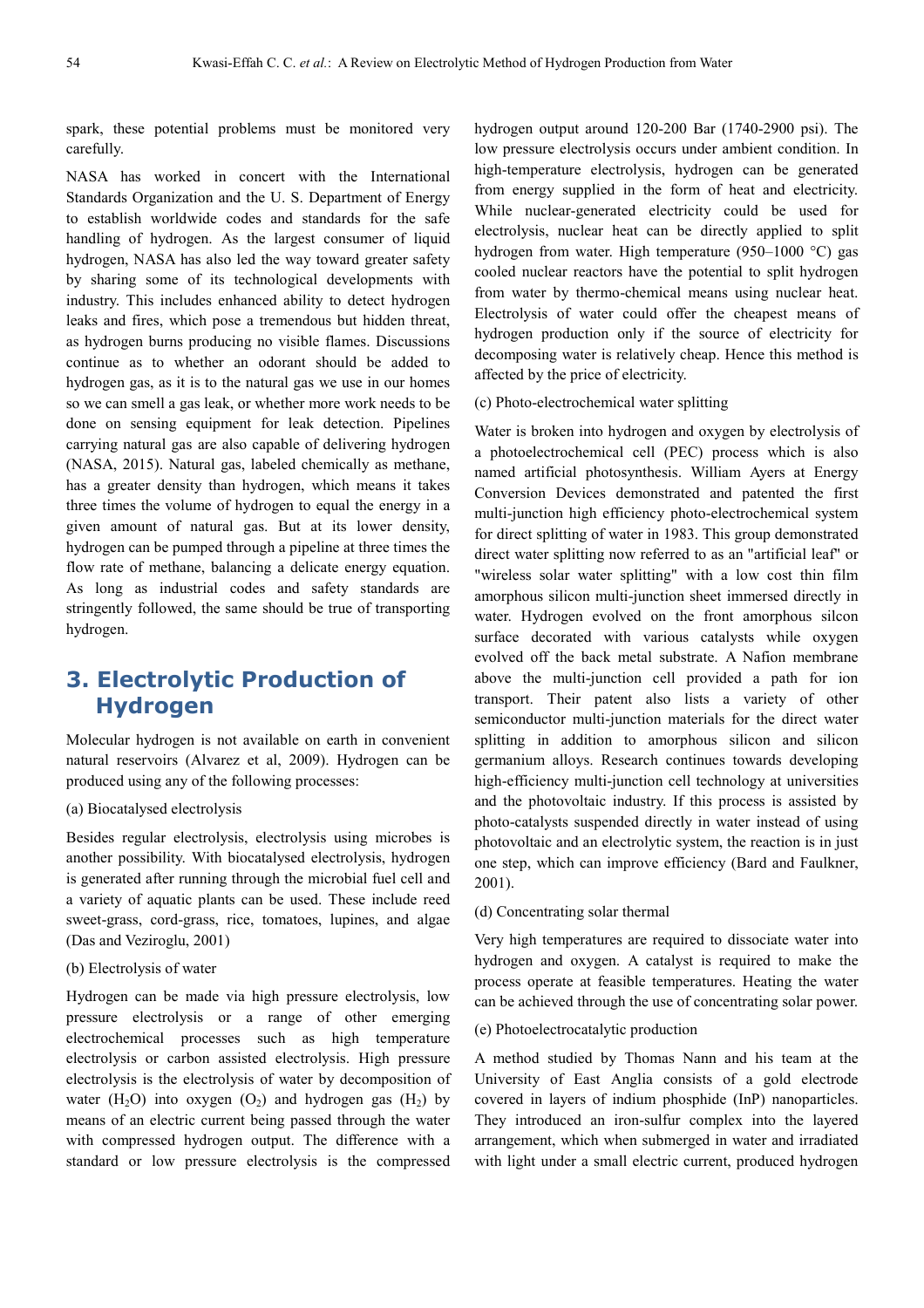with an efficiency of 60% (Bard and Faulkner, 2001).

### **3.1. Electrolytic Cell Technology for Hydrogen Production**

Electrolytic cells for hydrogen production can be classified based on the nature of electrolyzers or electrolytic cell used. Some basic design technologies are as follows:

### **3.1.1. Alkaline Electrolyzers**

Alkaline electrolyzers have been in commercial use in industrial application since the 1920s and it is the most mature electrolyzer technology available today (Kai and Zhang, 2010). The anode and cathode electrodes in these systems are typically made of nickel-plated steel and steel respectively. The electrolyte is an aqueous solution containing either potassium hydroxide (KOH) solution or sodium hydroxide (NaOH). Key disadvantage is its inability to produce hydrogen at high pressures. This inability to produce high pressure hydrogen for storage results in the added need for an external compressor, which adds cost to the system. The alkaline basic design consist essentially of anodes and cathode isolated from one another by semipermeable membrane or separator, usually asbestos, all submerged in electrolyte. Direct current is passed through the cell and water is decomposed to generate hydrogen at the cathode and oxygen at the anode. The two gases are kept away from one another by the separator. The voltage drop across the cell is a measure of its energy efficiency, i.e. the percentage of energy in the electricity that is converted to hydrogen.

The half-cell reaction at the cathode is:

$$
4H_2O_{(1)} + 4e^- \rightarrow 2H_{2(g)} + 4OH_{(aq)} \tag{1}
$$

At the anode where oxygen gas is produced:

$$
2H_2O_{(1)} \to O_{2(g)} + 4H^+_{(aq)} + 4e^-
$$
 (2)

The OH $^-$  ions and H $^+$  ions produced by the electrolysis combine to produce water again:

$$
40H_{(aq)}^- + 4H_{(aq)}^+ \rightarrow 4H_2O_{(l)} \tag{3}
$$

net result is the breakdown of water to hydrogen gas and oxygen gas, with no net change in the concentrations of  $H^+$ and OH:

$$
4H_2O_{(1)} + 4e^- \rightarrow 2H_{2(g)} + 4OH_{(aq)}^-
$$
 (4)

$$
2H_2O_{(1)} \rightarrow O_{2(g)} + H^+_{(aq)} + 4e^-
$$
 (5)

$$
40H_{(aq)}^- + 4H_{(aq)}^+ \rightarrow 4H_2O_{(l)} \tag{6}
$$

$$
2H_2O_{(1)} \to 2H_{2(g)} + O_{2(g)} \tag{7}
$$

### **3.1.2. Polymer Electrolyzers**

Proton exchange membrane (PEM) water electrolysis technology is frequently presented in literature as a very interesting alternative to the more conventional alkaline water electrolysis. Proton exchange membrane or polymer electrolytic membrane (PEM) water electrolysis systems offers several advantages over traditional alkaline technology including higher energy efficiency, higher production rates, and more compact design (Bard and Faulkner, 2001). A polymer like Nafion is usually used for the membrane. A basic schematic of a PEM electrolysis cell is shown in Figure. The PEM water electrolysis cell consists primarily of a PEM in which the anode and cathode are bonded. These electrodes are normally a composite of electrocatalytic particles and electrolyte polymer.

The advantages of the PEM includes:

- (a). The electrolyte membrane or diaphragm can be made very thin, allowing high conductivity without risk of gas crossover.
- (b). The electrolyte is immobilized and cannot be leached out of the cell.

The disadvantages of the PEM cell includes :

- (a). The electrolyte costs more than the conventional alkaline solutions and
- (b). The electrolyte is corrosive and requires more expensive components to be used in the cell. For these reasons,PEMs are usually operated at somewhat higher current densities than cells that use a liquid alkaline electrolyte.

Normally, different electrocatalysts are utilized e.g Platinum. When the electrode layers are bonded to membrane, it is known as the membrane electrode assembly (MEA). The electrical contact and mechanical support is established with porous backings like metallic meshes or sinters. Equations (8) (9) and (10) show the reaction in the electrolytic cell.

Anode : 
$$
2H_2O \rightarrow 4H^+ + O_2 + 4e^-
$$
 (8)

$$
Cathode: 4H+ + 4e- \rightarrow 2H2
$$
 (9)

$$
Cell: 2H_{20} \to 2H_2 + 0_2 \tag{10}
$$

#### **3.1.3. Solid Oxide Electrolyzers**

Solid oxide electrolyzers use a solid ceramic material as the electrolyte that selectively transmits negatively charged oxygen ions at elevated temperatures (lei, et al, 2014). The way they generate hydrogen is a little different. At the cathode, water combines with electrons from the external circuit to form hydrogen gas and negatively charged oxygen ions. The oxygen ions pass through the membrane and react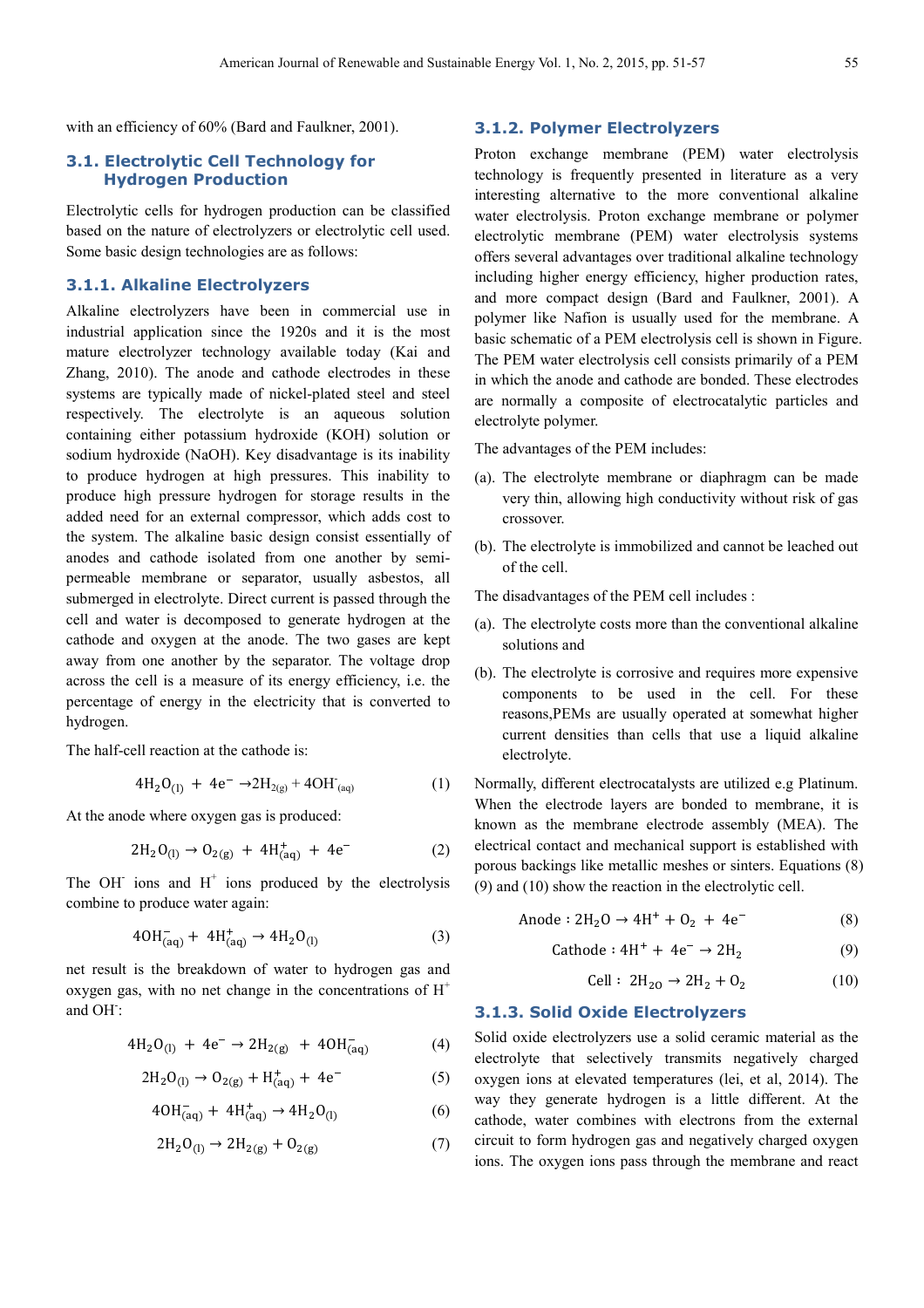at the anode to form oxygen gas and give up the electrons to the external circuit. Solid oxide electrolyzers must operate at temperatures high enough for the solid oxide membranes to function properly (about 500 - 800°C). The solid oxide electrolyzers can effectively use heat available at these elevated temperatures (from various sources, including nuclear energy) to decrease the amount of electrical energy needed to produce hydrogen from water.

# **4. Stirling Engine as Source of Power for Hydrogen Production**

A Stirling engine is an energy efficient system capable of generating electricity for an electrolytic cell. The engine works by the principle of thermal expansion and contraction of gas within a closed system (Kolin, 1991). The heat source for powering the engine could be from solar energy, geothermal energy, nuclear energy, waste heat etc. Practically the engine has demonstrated to have more than 40% efficiency for various degree of heat energy sources. The record for heat input to electrical power output is held by Stirling Energy Systems company for one of their solar dish Stirling engines, at 31.25% of solar energy converted to gridlevel electricity (Minassians, et al, 2010.). The Stirling engine can be produced from cheaper materials compared to a solar PV of same energy capacity. Also the conversion efficiency of the solar PV is usually less than 20% for most conventional designs (Vejen and Shah, 2010) making it less attractive for hydrogen production. Thus, based on conversion efficiency and cost effective materials for design, the solar Stirling engine system is perceived to be a better option to generate electricity for the production of hydrogen gas. The maintenance cost of a Stirling engine can be as low as that of a solar PV. However, the maintenance cost of the Stirling engine is little higher due to the mechanical motions involved in the system design. The process of production is shown in Figure 1.



**Figure 1.** Flow Process for hydrogen gas production.

# **5. Conclusion**

This paper has been able to review the electrolytic processes of hydrogen production and has discussed some contemporary issues relating energy crises. Analysis indicates that utilizing Stirling engine as source of electricity for electrolytic cells can be a more efficient technological approach of producing green hydrogen than solar PV. Stirling engines practically have efficiencies of more than 40%, while the Solar PV cells have efficiencies below 20% of equivalent design capacity. Utilizing the Stirling engine for hydrogen production is perceived to achieve the dividend of a hydrogen economy for the sustainment of the future economy.

## **References**

- [1] Alvarez, G. M, Consuelo, D. V, Villoria, D.M, Jose, A. F, Jose, L. G. (2009): Water splitting on semiconductor catalysts under visible-light irradiation". Chemsuschem (WILEY-VCH Verlag GmbH & Co. KGaA, Weinheim) Vol. 2 (6): pp 471–485
- [2] Bard, A. J. and Faulkner, L. R. (2001): Electrochemical methods: fundamentals and applications; 2nd ed.; John Wiley & Sons: New York.
- [3] Bennett, J. E. (1998): Electrodes for generation of hydrogen and oxygen from sea water. Int. J. Hydrogen Energy Vol. 4, pp 401- 408
- [4] BP Statistical Review of World Energy June 2014. Available at www.bp.com/statisticalreview . Accessed 20th November, 2014
- [5] Das, D. and Veziroglu, T. N. (2001). Hydrogen production by biological processes: a survey of literature. Int J Hydrogen Energy.Vol 1, pp26:13–28.
- [6] Gabriela, E. Badea C. A, Cret, P, Corbuto, I. (2007): Water electrolysis. Fascicle of Management and Technological Engineering, Vol. 6 (16), pp 23-24
- [7] Hubbert M. K. (1956): Shell development company exploration and production research division, publication No: 95 Houston Texas
- [8] Hugo, A., Rutter, P., Pistikopoulos, S., Amorelli, A., and Zoia, G. (2005): Hydrogen infrastructure strategic planning using multi-objective optimization. International Journal of Hydrogen Energy, Vol. 30 (15), pp1523-1534.
- [9] International energy agency IEA (2008). Available at www.iea.org/statistics. Accessed on 19th November, 2014
- [10] Kai, Z., Zhang, D. (2010): Recent progress in alkaline water electrolysis for hydrogen production and applications. Progress in Energy and Combustion Science Vol. 36, (3)pp 307–326
- [11] Kesis, G., Zeps M., Vanags M. (2009): Parameters of an efficient electrolysis cell, Latvian Journal of Physics and Technical Sciences Vol. 3, pp 6-12
- [12] Kolin, I. (1991). Stirling Motor History, theory, Practice. Dubrovnik: Zagreb University Publications, Ltd.
- [13] Kreuter, W., and Hofmann, H. (2008): Electrolysis: the important energy transformer in a world of sustainable energy, Int. J. Hydrogen Energy Vol. 23(8), pp 661-666.
- [14] Lei B., Samir B. and Enrico, T. (2014). Steam electrolysis by solid oxide electrolysis cells (SOECs) with proton-conducting oxides. Chem. Soc. Rev., Vol 43,pp 8255-8270